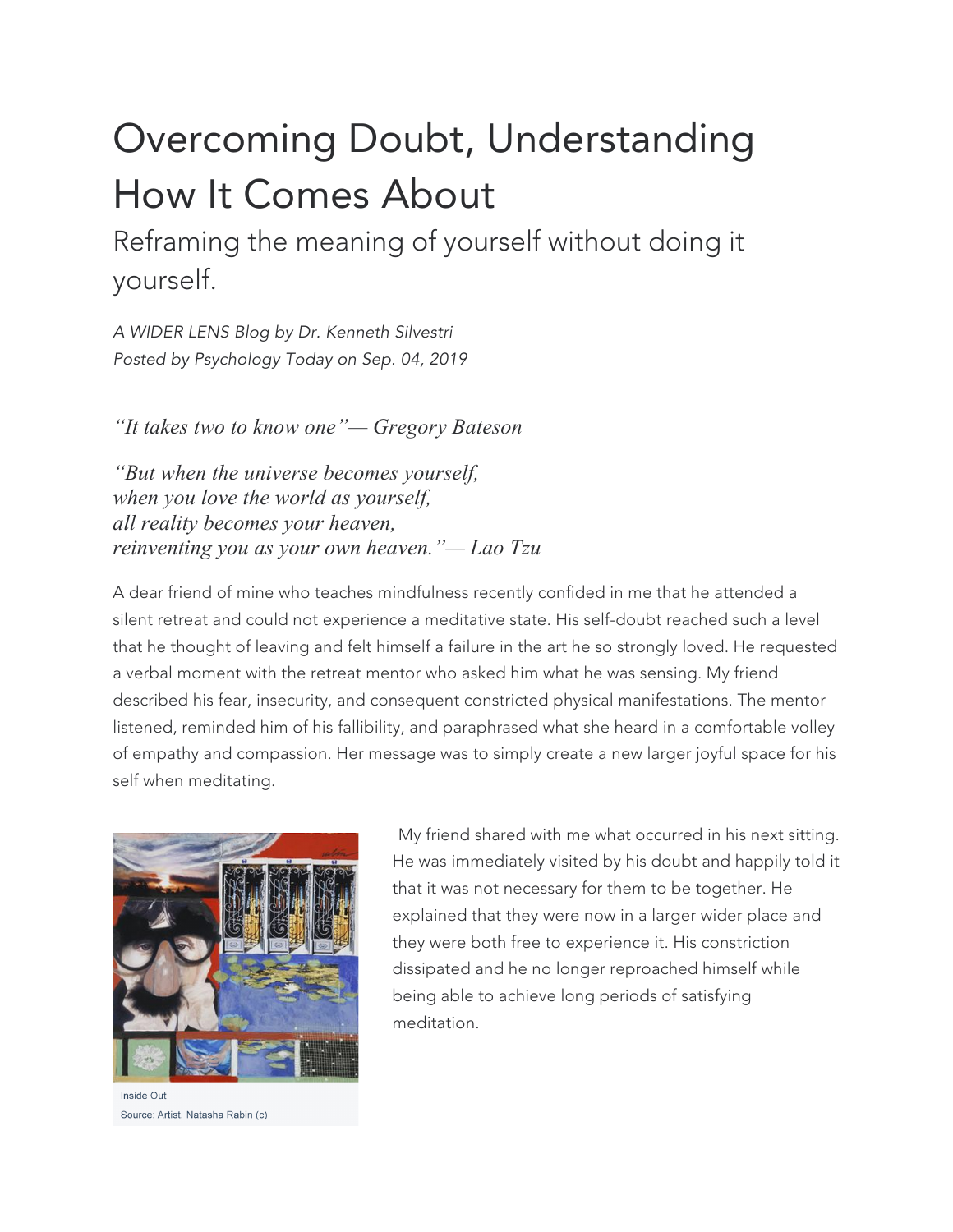## The pattern of self-doubt

I have seen this pattern many times with those I counsel, myself included. Given these trying times, we are all fallible and vulnerable to self-doubt and criticism. The ensuing fear is a natural occurrence and is exacerbated by a feeling of lost self-esteem. There can also be a painful mind/body reaction or an ongoing negative mindset as the sympathetic "fight or flight" part of your nervous system goes into action.

When this occurs your blood flow is constricted, most of it sent to your arms and legs so you can run to safety. However, if this episode is not resolved in a reasonable amount of time, your brain and gut will be compromised. Consequently, we become in a sense dumber. It becomes difficult attempting to reason your way out of this place because your subconscious seems permanently revved up. We do not need to be saving ourselves 24 hours a day.

## The biology of self-doubt

Here is an explanation that can help one recognize what is happening biologically and create a means to transitioning out of this situation. There is an incredibly important part of your nervous system that travels through your gut, brain, and heart which is rightfully called the Vagus Nerve. Its Latin origin means wandering and it is the nerve of compassion, (see Dacher Keltner's book *Born to be Good*) regulating your metabolism and digestion among other functions. But for those in a doubting and an insecure state, it constricts and can freeze you.

Many researchers (see e.g. Polyvagal theory) believe that this can be the origin of destructive social patterns. I personally try to stay away from labels/nouns, many of which perpetuate fragmentation and unsuccessful solutions by not paying attention to context. I prefer to encourage the use of active verbs to resolve problems. In the case of our nervous system, it is important to know that there is only a limited segue to altering any injurious patterns. This is primarily because it is autonomic, and by design automatically maintains what may be good or bad.

A few techniques, which I encourage you to explore, can adjust the nervous system. The most effective in my experience is breathing in with a six-second inhale and expelling it from your lungs with a six-second count while thinking a positive thought to enhance the Vagus Nerve as well as strengthening your Heart Rate Variable (see Stephen Elliott). Tai chi movements also assist one's mind and body simultaneously, while Yoga, Aikido, and certain other mindfulness activities can reboot your nervous system.